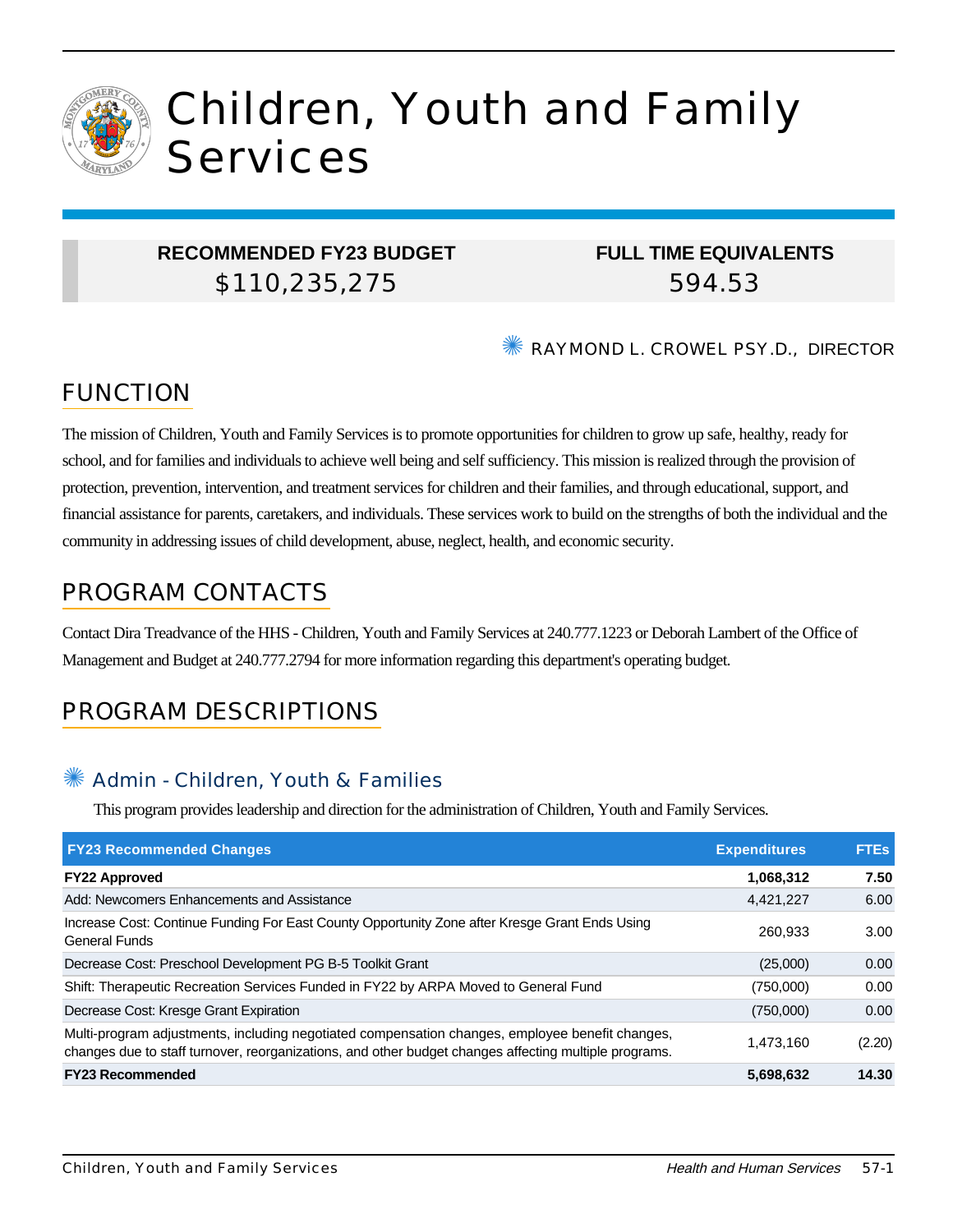#### ✺ Child & Adolescent School & Community Based Services

This program provides for the coordination, planning, and implementation of key interagency initiatives among public and private agencies in the community to meet the needs of the children, youth, and their families.The Cluster Projects utilize cross-sector multi-agency teams and care coordination services to rapidly connect families from large school catchment areas to needed social and mental health supports to improve family stability. The East County Initiative provides care coordination services to East County residents and integrates project management of a Kresge Foundation Opportunity Ecosystem grant to advance human services, employment coaching, and other needed supports. Other services provided through this program are delivered through contracts with community-based partners and include youth academic, mentoring, skill building and mental health services, family services, and community empowerment efforts.

| <b>Program Performance Measures</b>                                                               |      | <b>FY20 FY21</b> | Actual Actual Estimated Target Target | <b>FY22 FY23</b> | <b>FY24</b> |
|---------------------------------------------------------------------------------------------------|------|------------------|---------------------------------------|------------------|-------------|
| Number of families served by Cluster Projects <sup>1</sup>                                        | 273. | 214              | 300                                   | 300              | 300         |
| Number of families receiving ongoing services in East County Opportunity Zone (ECOZ) <sup>2</sup> | 226  | 332              | 120                                   | 100              | 100         |
| Percent of families completing surveys that are satisfied with services <sup>3</sup>              | 89%  | 70%              | 90%                                   | 90%              | 90%         |

**1** FY21 figures lower due to: 1) Initial slow-down in referrals from MCPS due to virtual classes; & 2) intensity of needs (& related amount of staff time per case) increasing during pandemic.

**2** The 120 families projected to receive services in FY22 represent the number of families/individuals with active, on-going case management cases. The FY21 numbers included one-time service requests/referrals, which would not all result in on-going case management cases.

**3** The decrease from FY20 to FY21 was largely attributable to reduced customer satisfaction with program capacity to meet direct financial assistance needs during the pandemic, as opposed to prior years (specifically rent relief). The considerably expanded need during COVID increased the processing and approval time for assistance.

| <b>FY23 Recommended Changes</b>                                                                                                                                                                          | <b>Expenditures</b> | <b>FTES</b> |
|----------------------------------------------------------------------------------------------------------------------------------------------------------------------------------------------------------|---------------------|-------------|
| <b>FY22 Approved</b>                                                                                                                                                                                     | 5,412,564           | 10.50       |
| Replace: School and Community Youth Services Therapeutic Recreation Services Previously Funded<br>by ARPA with General Funds                                                                             | 495,000             | 0.00        |
| Replace: Mental Health Services for MCPS Students Previously Funded by ARPA with General Funds                                                                                                           | 250,000             | 0.00        |
| Shift: Mental Health Services for MCPS Students Funded in FY22 by ARPA Moved to General Fund                                                                                                             | (250,000)           | 0.00        |
| Multi-program adjustments, including negotiated compensation changes, employee benefit changes,<br>changes due to staff turnover, reorganizations, and other budget changes affecting multiple programs. | 782.438             | 4.50        |
| <b>FY23 Recommended</b>                                                                                                                                                                                  | 6,690,002           | 15.00       |

#### ✺ Child Care Subsidies

The Child Care Subsidies program administers the County's Working Parents Assistance (WPA) program which provides child care subsidies for County residents who are over the income eligibility for the Maryland Child Care-Subsidy Program (CCSP) as well as supplemental payments for those in CCSP.

| <b>Program Performance Measures</b>                            | <b>Actual</b><br><b>FY20</b> | <b>Actual</b><br><b>FY21</b> | <b>Estimated</b><br><b>FY22</b> | <b>Target</b><br><b>FY23</b> | <b>Target</b><br><b>FY24</b> |
|----------------------------------------------------------------|------------------------------|------------------------------|---------------------------------|------------------------------|------------------------------|
| Number of families authorized to receive a childcare subsidy 1 | 1.333                        | 1.590                        | 1.749                           | 1.750                        | 1.750                        |
| Percent of invoices received over vouchers issued <sup>2</sup> | 71%                          | 82%                          | 80%                             | 80%                          | 80%                          |

**1** Provider payment rates and increased income thresholds will allow more families and children to participate in the scholarship and subsidy programs

**2** This was a new measure for FY20.

| <b>FY23 Recommended Changes</b> | Expenditures | <b>FTEs</b> |
|---------------------------------|--------------|-------------|
| <b>FY22 Approved</b>            | 3.446.273    | 7.50        |

57-2 Health and Human Services FREE FREE FY23 Operating Budget and Public Services Program FY23-28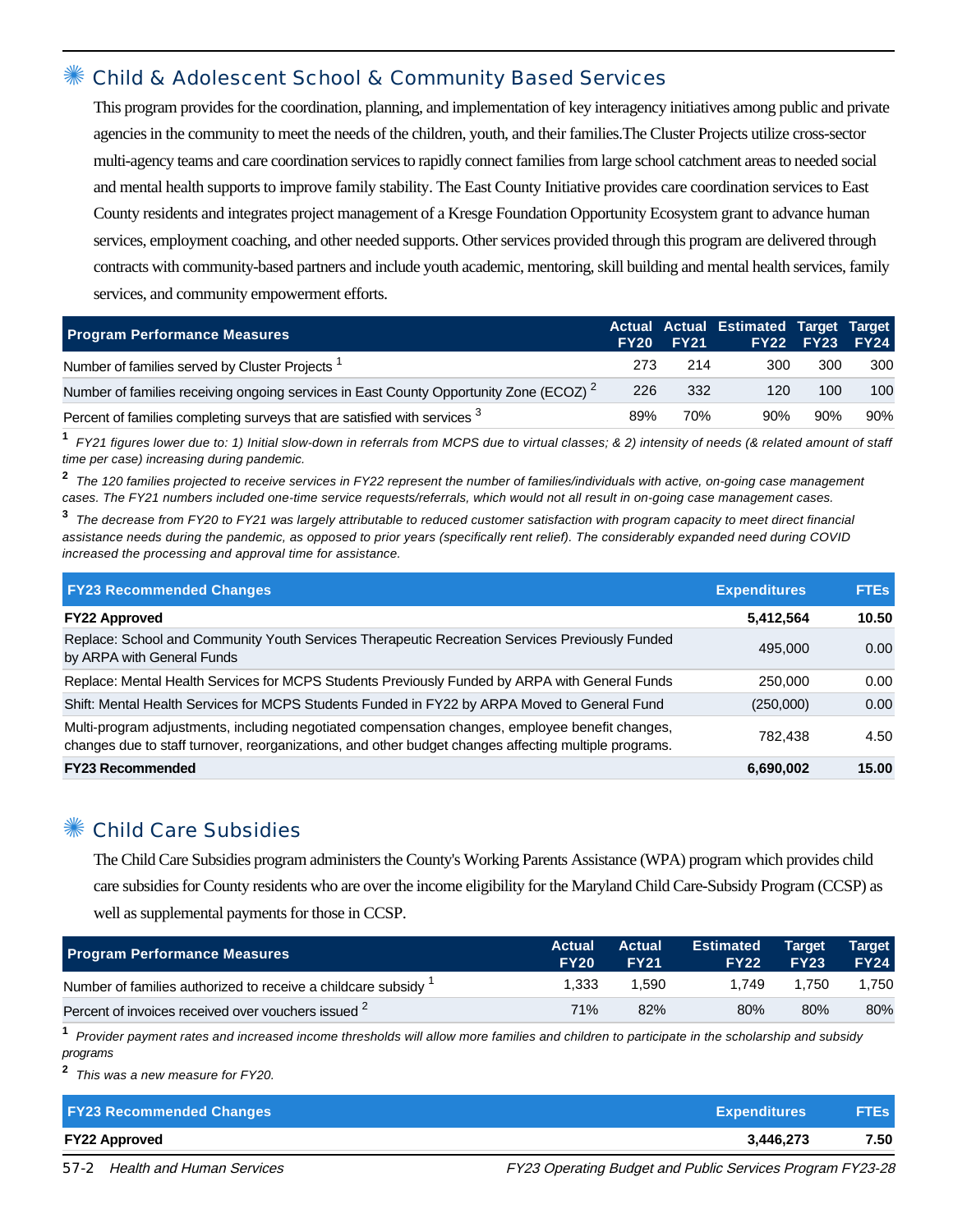| <b>FY23 Recommended Changes</b>                                                                                                                                                                          | <b>Expenditures</b> | <b>FTEs</b> |
|----------------------------------------------------------------------------------------------------------------------------------------------------------------------------------------------------------|---------------------|-------------|
| Multi-program adjustments, including negotiated compensation changes, employee benefit changes,<br>changes due to staff turnover, reorganizations, and other budget changes affecting multiple programs. | (114, 765)          | (1.50)      |
| <b>FY23 Recommended</b>                                                                                                                                                                                  | 3,331,508           | 6.00        |

## Child Welfare Services

This program provides protective, rehabilitative, and supportive services for children who are maltreated and for their families. This program also provides supportive and financial help to relatives, foster parents, and adoptive parents. Investigations, protective services, kinship care, foster care, adoption, and in-home services are also provided through this program. In-Home/Family Preservation Services provide social services to families with children who are at risk of removal from home due to neglect or abuse. These services are provided by the County on behalf of the State of Maryland Department of Human Services.

| <b>Program Performance Measures</b>                                                                                                                                                   | <b>FY20</b> | <b>FY21</b> | Actual Actual Estimated Target Target | <b>FY22 FY23</b> | <b>FY24</b> |
|---------------------------------------------------------------------------------------------------------------------------------------------------------------------------------------|-------------|-------------|---------------------------------------|------------------|-------------|
| Number of children served in foster care 1                                                                                                                                            | 567         | 547         | 590                                   | 589              | 575         |
| Number of families receiving in-home services <sup>2</sup>                                                                                                                            | 299         | 280         | 272                                   | 272              | 272         |
| Number of newly accepted cases (IR, AR and Non-CPS) <sup>3</sup>                                                                                                                      | 2.413       | 2.241       | 2.562                                 | 2.949            | 3.000       |
| Percent of children living in family settings                                                                                                                                         | 72%         | 76%         | 76%                                   | 76%              | 76%         |
| Percent of families receiving in-home services that do not have a child protective service<br>investigation with an abuse or neglect finding within one year after receiving services | 95%         | 96%         | 96%                                   | 96%              | 96%         |

**1** Not all newly accepted Child Welfare Services cases result in placing children in foster care or families receiving in-home services. Therefore, the trend in the number of newly accepted cases may not align with the trends in the number of children being served in foster care or the number of families receiving in-home services.

**2** Not all newly accepted Child Welfare Services cases result in placing children in foster care or families receiving in-home services. Therefore, the trend in the number of newly accepted cases may not align with the trends in the number of children being served in foster care or the number of families receiving in-home services.

**3** Not all newly accepted Child Welfare Services cases result in placing children in foster care or families receiving in-home services. Therefore, the trend in the number of newly accepted cases may not align with the trends in the number of children being served in foster care or the number of families receiving in-home services.

| <b>FY23 Recommended Changes</b>                                                                                                                                                                          | <b>Expenditures</b> | <b>FTEs</b> |
|----------------------------------------------------------------------------------------------------------------------------------------------------------------------------------------------------------|---------------------|-------------|
| <b>FY22 Approved</b>                                                                                                                                                                                     | 25,724,754          | 206.30      |
| Enhance: Funding for Child Welfare Services to Meet Program Requirements and Keep Up with<br>Increasing Demand                                                                                           | 107.243             | 1.00        |
| Enhance: Legally Mandated Children, Youth, and Families Translation Services                                                                                                                             | 73.125              | 0.00        |
| Enhance: Position to Perform Child Protective Service Clearances                                                                                                                                         | 70.440              | 1.00        |
| Enhance: Funding for a Position Created in County Attorneys Office and Charged Back to Child<br>Welfare Services to Administer Child Welfare Cases                                                       | 60.360              | 1.00        |
| Multi-program adjustments, including negotiated compensation changes, employee benefit changes,<br>changes due to staff turnover, reorganizations, and other budget changes affecting multiple programs. | 1.545.266           | 0.00        |
| <b>FY23 Recommended</b>                                                                                                                                                                                  | 27,581,188          | 209.30      |

## ✺ Children's Opportunity Fund

The Children's Opportunity Fund (COF) Non-Departmental Account was established in partnership with the Greater Washington Community Foundation in May 2016. COF provides funding to support policy priorities that address the social determinants that impact the achievement gap for vulnerable children and the barriers faced by their families. The Fund is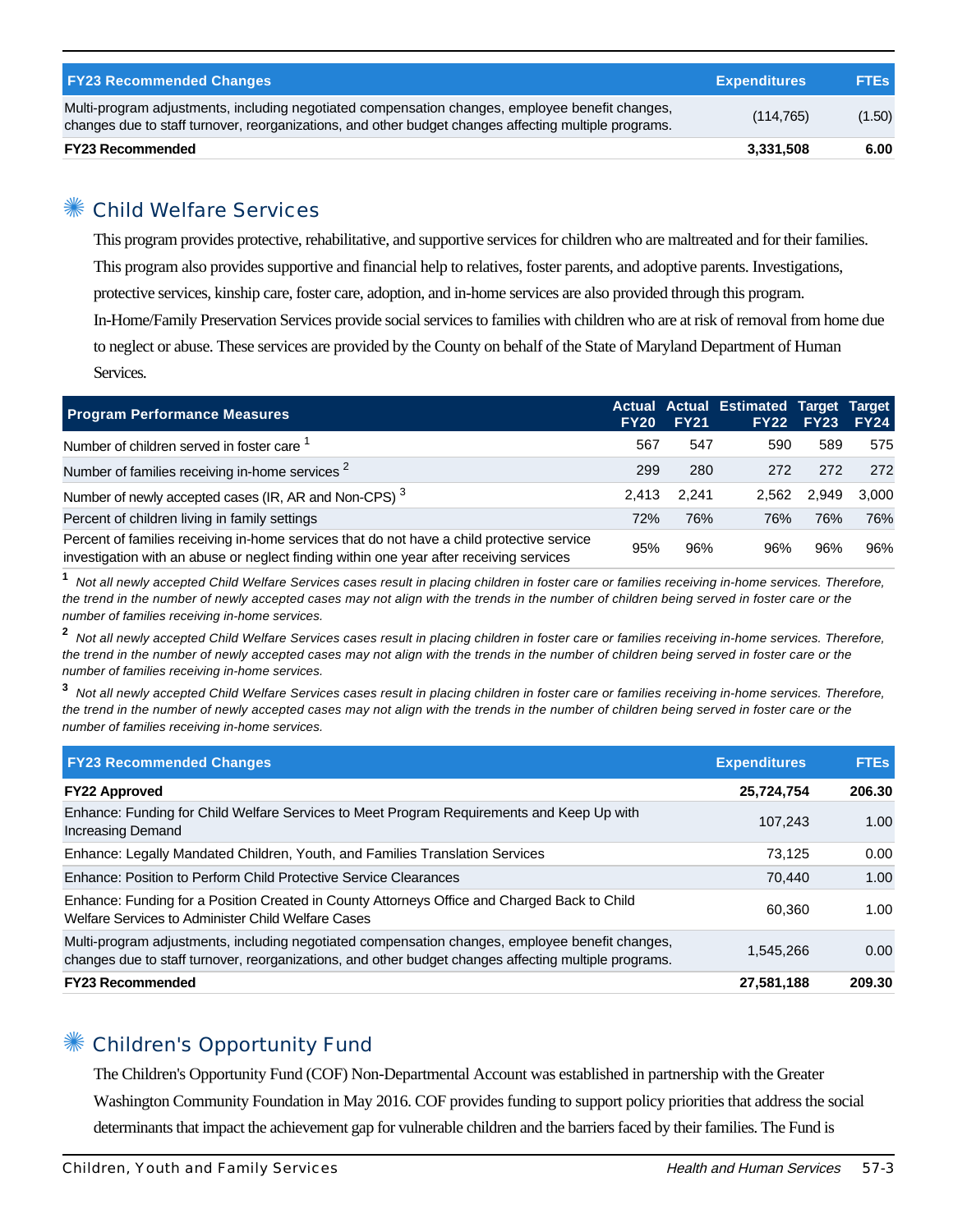supported by a Leadership Working Group made up of the County Executive, the Montgomery County Public School (MCPS) Superintendent, a member of the Board of Education, and a member of the County Council. This Leadership Working Group is staffed by the Executive Director of COF and will advise the Fund's Steering Committee on policy priorities relating to children at risk of not succeeding in school, for the purpose of advising and guiding the Steering Committee in making recommendations for the Fund. The Fund will direct resources to County inter-agency and cross system collaborations, promote public-private partnerships, and identify new funding sources in collaboration with the Community Foundation to aggressively close the achievement gap in Montgomery County and impact the social-economic determinants that affect outcomes for children and their families.

| <b>FY23 Recommended Changes</b>                                                                                                                                                                          | <b>Expenditures</b> | <b>FTEs</b> |
|----------------------------------------------------------------------------------------------------------------------------------------------------------------------------------------------------------|---------------------|-------------|
| <b>FY22 Approved</b>                                                                                                                                                                                     | 255,000             | 0.00        |
| Multi-program adjustments, including negotiated compensation changes, employee benefit changes,<br>changes due to staff turnover, reorganizations, and other budget changes affecting multiple programs. | 29.451              | 0.00        |
| <b>FY23 Recommended</b>                                                                                                                                                                                  | 284.451             | 0.00        |

#### Early Childhood Services

Early Childhood Services (ECS) serves children from birth to age five with services that support families, early care and education programs, and the community. The program administers the Federally mandated Infants and Toddlers Program (ITP) in collaboration with Montgomery County Public Schools (MCPS), the County's Resource and Referral Center (R&R) as part of the statewide R&R Network for support of high-quality child care and the early education workforce, the State Infant & Early Childhood Mental Health Project (IECMH), and the County Child Care in Public Space Program (CCIPS). ECS staffs the Commission on Child Care and Early Childhood Coordinating Council (ECCC). ECS oversees several contractual services including community-based Pre-Kindergarten, home visiting, and family support.

| <b>Program Performance Measures</b>                                                                                                                | <b>FY20</b> | <b>FY21</b> | Actual Actual Estimated Target Target | <b>FY22 FY23</b> | <b>FY24</b> |
|----------------------------------------------------------------------------------------------------------------------------------------------------|-------------|-------------|---------------------------------------|------------------|-------------|
| Number of children served by the Infants and Toddlers program <sup>1</sup>                                                                         | 4.899       | 4.004       | 5.474                                 | 5.474            | 5.474       |
| Percent of customers satisfied with Early Childhood Mental Health                                                                                  | 94%         | 100%        | 100%                                  | $100\%$          | 100%        |
| Percent of regulated center-based child care programs that hold a quality of care rating of<br>at least 3 out of 5 in Maryland EXCELS <sup>2</sup> | 53%         | 23%         | 51%                                   | 51%              | 51%         |
| Percent of regulated family child care programs that hold a quality of care rating of at least<br>3 out of 5 in Maryland EXCELS                    | 16%         | 15%         | 21%                                   | 21%              | 21%         |

**1** Numbers served for FY20 and FY21 were reduced due to the COVID pandemic.

**2** Decrease in this measure due to COVID closures.

| <b>FY23 Recommended Changes</b>                                                                                                                                                                          | <b>Expenditures</b> | <b>FTEs</b> |
|----------------------------------------------------------------------------------------------------------------------------------------------------------------------------------------------------------|---------------------|-------------|
| <b>FY22 Approved</b>                                                                                                                                                                                     | 11.275.962          | 42.83       |
| Add: Position to Administer Contract and Coordinate Activities with Early Care and Eduation<br><b>Coordinating Entity</b>                                                                                | 115,570             | 1.00        |
| Multi-program adjustments, including negotiated compensation changes, employee benefit changes,<br>changes due to staff turnover, reorganizations, and other budget changes affecting multiple programs. | 902.040             | 2.00        |
| <b>FY23 Recommended</b>                                                                                                                                                                                  | 12,293,572          | 45.83       |

#### **Linkages To Learning**

Linkages to Learning is a community-school partnership with an integrated focus on health, social services, community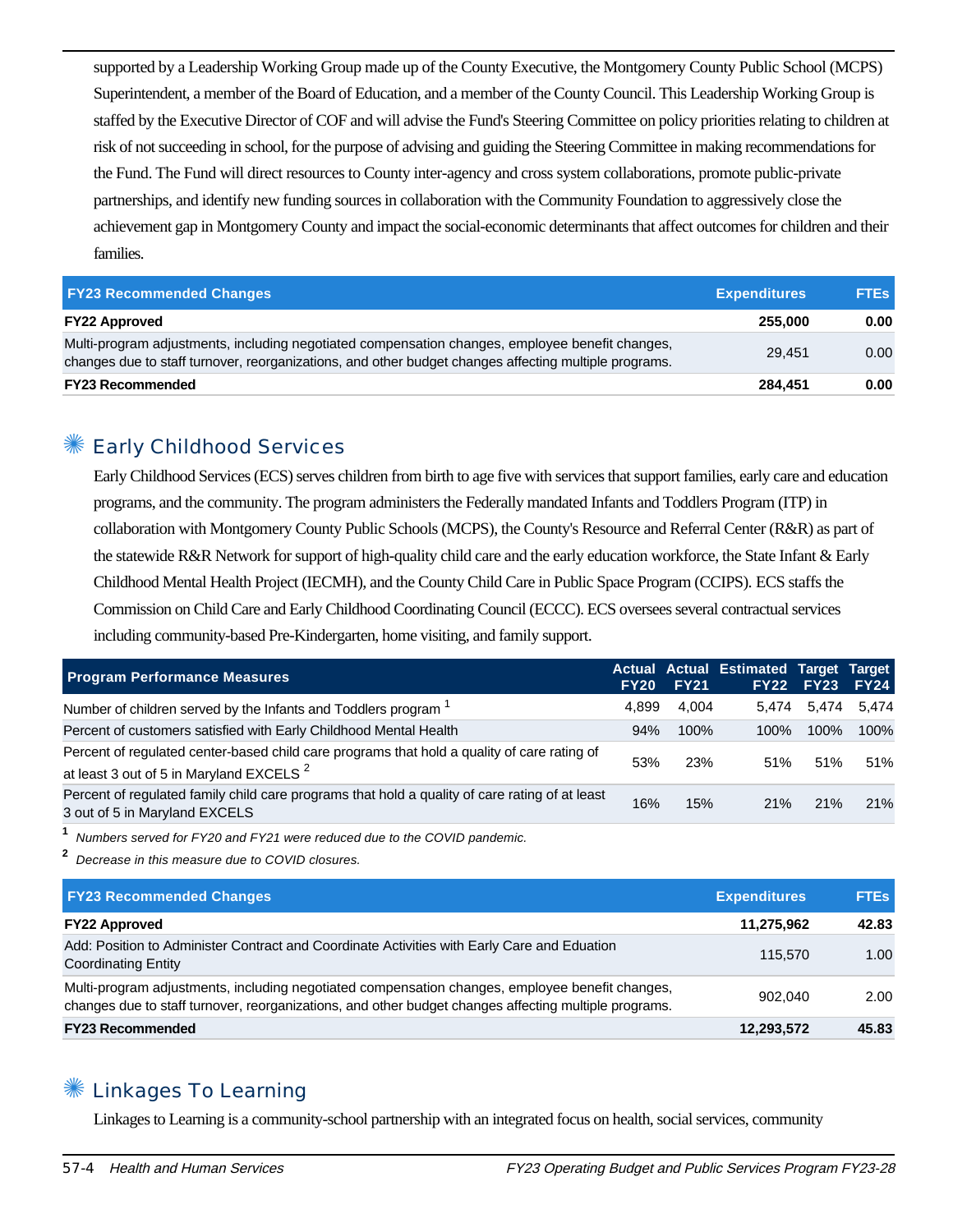engagement, and leadership to support student learning, strong families, and healthy communities. Linkages to Learning services include mental health and social wraparound services to mitigate the effects of poverty and reduce non-academic barriers to learning. This program is a partnership with Montgomery County Public Schools and local public and private non-profit agencies. Services are provided in elementary and middle school communities with high indicators of poverty.

| <b>Program Performance Measures</b>                                                                                                                                                                                    |     | <b>FY20 FY21</b> | Actual Actual Estimated Target Target | <b>FY22 FY23 FY24</b> |     |
|------------------------------------------------------------------------------------------------------------------------------------------------------------------------------------------------------------------------|-----|------------------|---------------------------------------|-----------------------|-----|
| Percent of clients completing surveys reporting satisfaction with services received <sup>1</sup>                                                                                                                       | 98% | 97%              | $90\%$                                | 90%                   | 90% |
| Percent of students receiving mental health services through Linkages to Learning that<br>experience maintained or improved psychosocial functioning after 6 months, as assessed<br>via validated measure <sup>2</sup> | 73% | N/A              | 73%                                   | 73%                   | 75% |

**1** Projected outcomes reduced for FY22-24 to be in alignment with outcome expectations outlined in RFP.

**2** A reduced number of surveys were collected in FY21 due to the disruptions of the pandemic and providing services virtually. Outcomes have not been calculated due to the pandemic disruptions in admin support to aggregate data.

| <b>FY23 Recommended Changes</b>                                                                                                                                                                          | <b>Expenditures</b> | <b>FTEs</b> |
|----------------------------------------------------------------------------------------------------------------------------------------------------------------------------------------------------------|---------------------|-------------|
| <b>FY22 Approved</b>                                                                                                                                                                                     | 7,733,217           | 7.50        |
| Enhance: Operating Budget Impact for Linkages to Learning Program at Odessa Shannon Middle<br>School                                                                                                     | 359.427             | 1.00        |
| Enhance: Operating Budget Impact for Linkages to Learning Program at Gaithersburg Elementary<br>School #8                                                                                                | 271.199             | 0.00        |
| Multi-program adjustments, including negotiated compensation changes, employee benefit changes,<br>changes due to staff turnover, reorganizations, and other budget changes affecting multiple programs. | 3,036,655           | 0.50        |
| <b>FY23 Recommended</b>                                                                                                                                                                                  | 11,400,498          | 9.00        |

#### Office of Eligibility and Support Services

The Office of Eligibility and Support Services (OESS) serves low-income families and individuals facing significant challenges in meeting basic needs including food, medical coverage, and childcare. OESS determines eligibility for Temporary Cash Assistance (TCA); Temporary Disability Assistance Program (TDAP); Refugee Cash Assistance; Supplemental Nutrition Assistance Program (SNAP- formerly known as Food Stamps); Medical Assistance for the Aged, Blind, and Disabled (including long-term care); and the Affordable Care Act which includes Community Medical Assistance, Maryland Children's Health Program, Medical Assistance for Families and Children, and Refugee Medical Assistance. OESS provides these services on behalf of the State of Maryland Department of Health and Human Services. In addition, OESS determines eligibility for the County's healthcare for the uninsured services (Maternity Partnership, Care for Kids, Senior Dental Program, and Montgomery Cares).

| <b>Program Performance Measures</b>                                                                                                                                                                     | <b>FY20</b> | <b>FY21</b>   | Actual Actual Estimated Target Target | <b>FY22 FY23</b> | <b>FY24</b>          |
|---------------------------------------------------------------------------------------------------------------------------------------------------------------------------------------------------------|-------------|---------------|---------------------------------------|------------------|----------------------|
| Percent increase in families accessing Food Stamps as a support to self sufficiency<br>measured as the number of families applying for Food Stamp assistance (compared to<br>FY05 as the base year) $1$ | 183%        | 183%          | 186%                                  | 186%             | 186%                 |
| Number of SNAP Applications Approved <sup>2</sup>                                                                                                                                                       |             | 22,845 18,310 |                                       |                  | 18,205 18,205 18,205 |
| Number of Temporary Cash Assistance (TCA) job seekers that entered unsubsidized<br>employment YTD                                                                                                       | 560         | 443           | 690                                   | 690              | 690                  |
| Twelve month work participation rate for work-eligible Temporary Cash Assistance (TCA)<br>recipients in federally defined work activities 3                                                             | 42%         | 42%           | 50%                                   | 50%              | 30%                  |
| Temporary Cash Assistance (TCA) job retention rate 90 days                                                                                                                                              | 95%         | 95%           | 95%                                   | 95%              | 95%                  |

**1** SNAP increased in FY21 due to the Covid-19 emergency. This increase started in the last Quarter of FY20 and continued throughout the entire FY21 period. OESS believes that the Department of Human Service Waivers and unemployment impacted the amount of customers seeking benefits.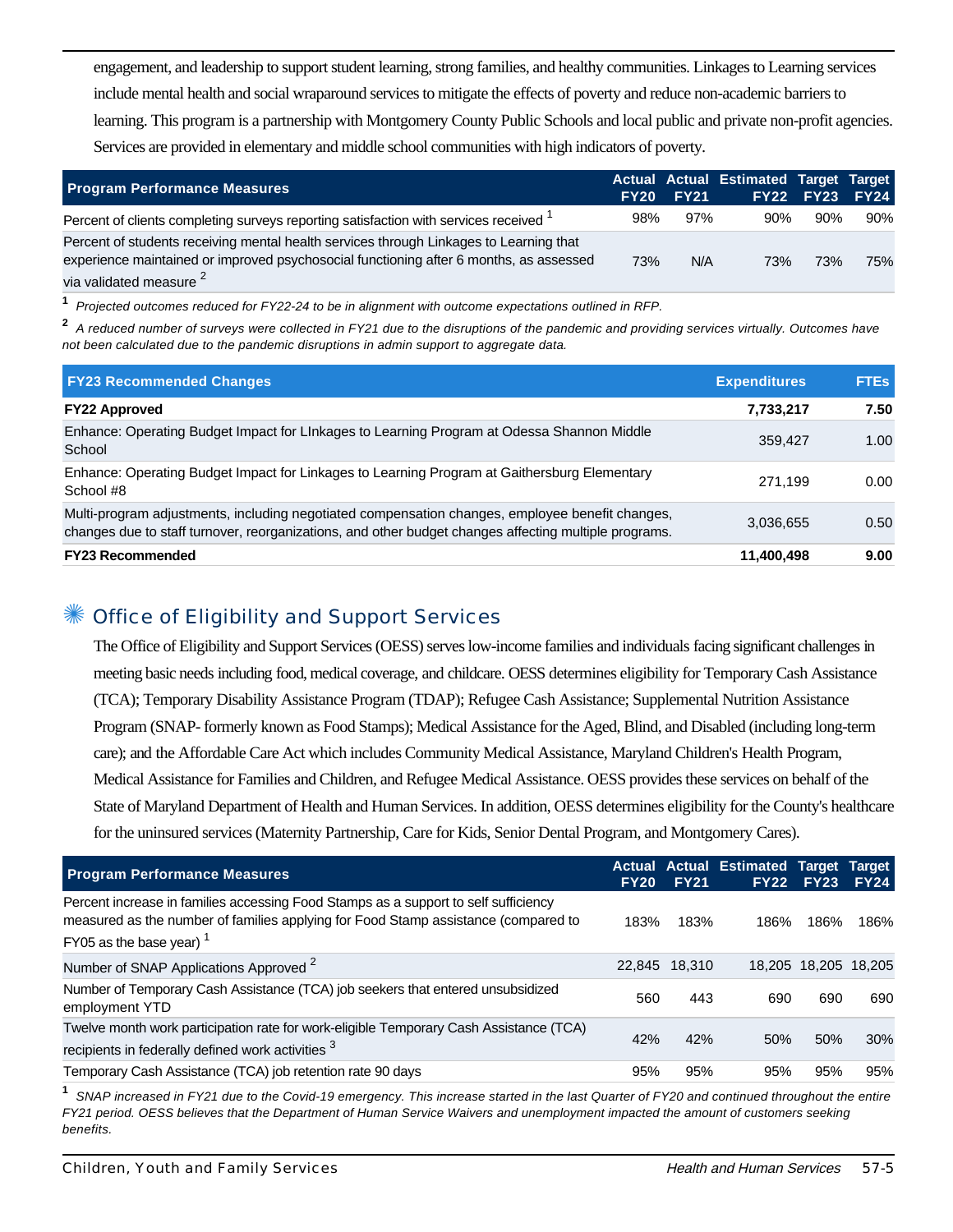**2** The SNAP applications for FY21 leveled off as Federal waivers expired. The increased FY20 SNAP application approvals were an anomaly due to the Covid-19 Pandemic, especially during the last four months of the fiscal year. Projections have been revised to aligned with pre-pandemic application approval figures.

**3** The 42% is to-date report as the federal fiscal year ends on 9/30/21. Please also note the state indicated in the multi-year ( SFY 2022-2024) Partnership Agreement for Self-Sufficiency Plan ( PASS Plan) guidelines reducing the workforce participation rate (WPR) from 50% to 30 % in an effort to put people before performance.

| <b>FY23 Recommended Changes</b>                                                                                                                                                                          | <b>Expenditures</b> | <b>FTEs</b> |
|----------------------------------------------------------------------------------------------------------------------------------------------------------------------------------------------------------|---------------------|-------------|
| <b>FY22 Approved</b>                                                                                                                                                                                     | 30,738,110          | 266.40      |
| Multi-program adjustments, including negotiated compensation changes, employee benefit changes,<br>changes due to staff turnover, reorganizations, and other budget changes affecting multiple programs. | 1.359.238           | 7.70        |
| <b>FY23 Recommended</b>                                                                                                                                                                                  | 32,097,348          | 274.10      |

#### Positive Youth Development

This program focuses on providing culturally-based and healing-informed positive youth development and family strengthening services, including violence prevention; gang prevention; intervention and support for youth and families who are at-risk of gang involvement and those already involved in gang activity; and youth and their families who may have been involved in or exposed to violence and complex trauma. The key elements include a Program Administrator who manages and monitors the Up-County and Down-County Youth Opportunity Centers, High School Wellness Centers, the Safe Space Program, and the Street Outreach Network. Services and supports are provided through community-based work, community education, and partnerships. This program works closely with multiple County agencies as part of the Positive Youth Development Initiative (PYDI) and other community groups to address gang, youth, and community violence issues throughout the County.

| <b>Program Performance Measures</b>                                                                                                        |     | <b>FY20 FY21</b> | Actual Actual Estimated Target Target | FY22 FY23 FY24    |     |
|--------------------------------------------------------------------------------------------------------------------------------------------|-----|------------------|---------------------------------------|-------------------|-----|
| Number of youth in safe, supervised PYDI programming <sup>1</sup>                                                                          |     | 3.058 2.675      |                                       | 3.550 4.802 5.255 |     |
| Percent of clients who are satisfied with the Youth Opportunity Centers and Wellness<br>Centers and would recommend to others <sup>2</sup> | N/A | N/A              | 99%                                   | 99%               | 99% |

**1** PYD is changing their FY22 and FY23 projections to 3,550 and 4,802, respectively. The original projections were lower due to the initial impact of COVID. The increased projection for FY23 is based on both a full year of the implementation of the Seneca Valley Wellness Center, the YMCA Family Intervention Contract, Therapeutic Recreation, and the 4 New Full-time Newcomer Positions.

**2** Due to COVID-19, the program was unable to administer sufficient customer satisfaction surveys in FY21 due to school closures and in-person limitations on home visits.

| <b>FY23 Recommended Changes</b>                                                                                                                                                                          | <b>Expenditures</b> | <b>FTEs</b>       |
|----------------------------------------------------------------------------------------------------------------------------------------------------------------------------------------------------------|---------------------|-------------------|
| <b>FY22 Approved</b>                                                                                                                                                                                     | 8,637,465           | 20.00             |
| Replace: Therapeutic Recreation Services Previously Funded by ARPA with General Funds                                                                                                                    | 255,000             | 0.00              |
| Multi-program adjustments, including negotiated compensation changes, employee benefit changes,<br>changes due to staff turnover, reorganizations, and other budget changes affecting multiple programs. | 1.965.611           | 1.00 <sub>1</sub> |
| <b>FY23 Recommended</b>                                                                                                                                                                                  | 10,858,076          | 21.00             |

# REALIGNED PROGRAMS

Funding in the following programs has been realigned to other programs within this department.

## Early Care and Education Policy Office

| <b>FY23 Recommended Changes</b> | <b>Expenditures</b> | <b>FTEs</b> |
|---------------------------------|---------------------|-------------|
| <b>FY22 Approved</b>            | 449.031             | 3.00        |

57-6 Health and Human Services FREE FREE FY23 Operating Budget and Public Services Program FY23-28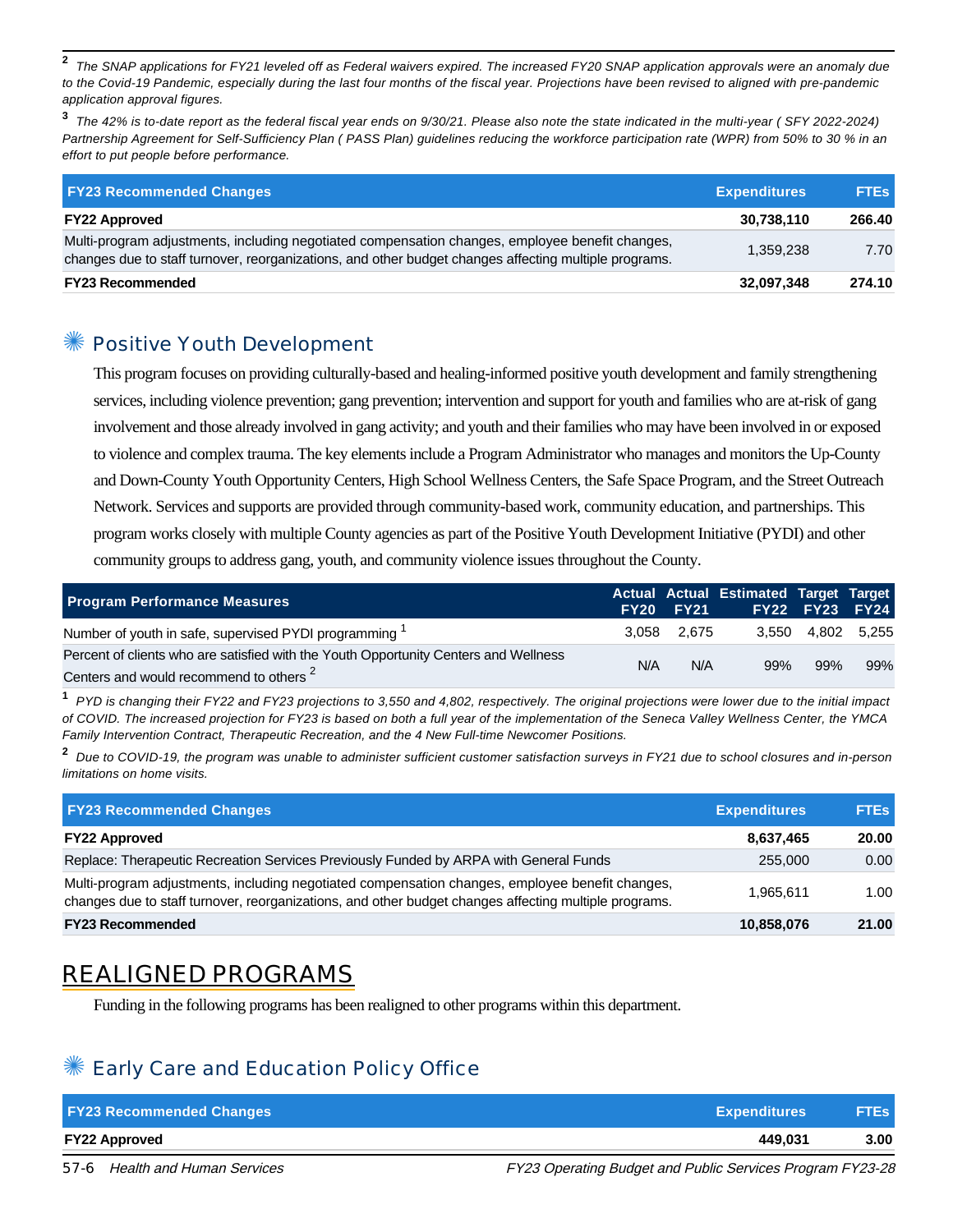| <b>FY23 Recommended Changes</b>                                                                                                                                                                          | <b>Expenditures</b> | <b>FTES</b> |
|----------------------------------------------------------------------------------------------------------------------------------------------------------------------------------------------------------|---------------------|-------------|
| Multi-program adjustments, including negotiated compensation changes, employee benefit changes,<br>changes due to staff turnover, reorganizations, and other budget changes affecting multiple programs. | (449, 031)          | (3.00)      |
| <b>FY23 Recommended</b>                                                                                                                                                                                  |                     | 0.00        |

### PROGRAM SUMMARY

| <b>Program Name</b>                                  |              | <b>FY22 APPR</b><br><b>Expenditures</b> | <b>FY22 APPR</b><br><b>FTEs</b> | <b>FY23 REC</b><br><b>Expenditures</b> | <b>FY23 REC</b><br><b>FTEs</b> |
|------------------------------------------------------|--------------|-----------------------------------------|---------------------------------|----------------------------------------|--------------------------------|
| Admin - Children, Youth & Families                   |              | 1,068,312                               | 7.50                            | 5,698,632                              | 14.30                          |
| Child & Adolescent School & Community Based Services |              | 5,412,564                               | 10.50                           | 6,690,002                              | 15.00                          |
| Child Care Subsidies                                 |              | 3,446,273                               | 7.50                            | 3,331,508                              | 6.00                           |
| <b>Child Welfare Services</b>                        |              | 25,724,754                              | 206.30                          | 27,581,188                             | 209.30                         |
| Children's Opportunity Fund                          |              | 255,000                                 | 0.00                            | 284,451                                | 0.00                           |
| Early Care and Education Policy Office               |              | 449.031                                 | 3.00                            | 0                                      | 0.00                           |
| <b>Early Childhood Services</b>                      |              | 11,275,962                              | 42.83                           | 12,293,572                             | 45.83                          |
| Linkages To Learning                                 |              | 7,733,217                               | 7.50                            | 11,400,498                             | 9.00                           |
| Office of Eligibility and Support Services           |              | 30,738,110                              | 266.40                          | 32,097,348                             | 274.10                         |
| Positive Youth Development                           |              | 8,637,465                               | 20.00                           | 10,858,076                             | 21.00                          |
|                                                      | <b>Total</b> | 94.740.688                              | 571.53                          | 110,235,275                            | 594.53                         |